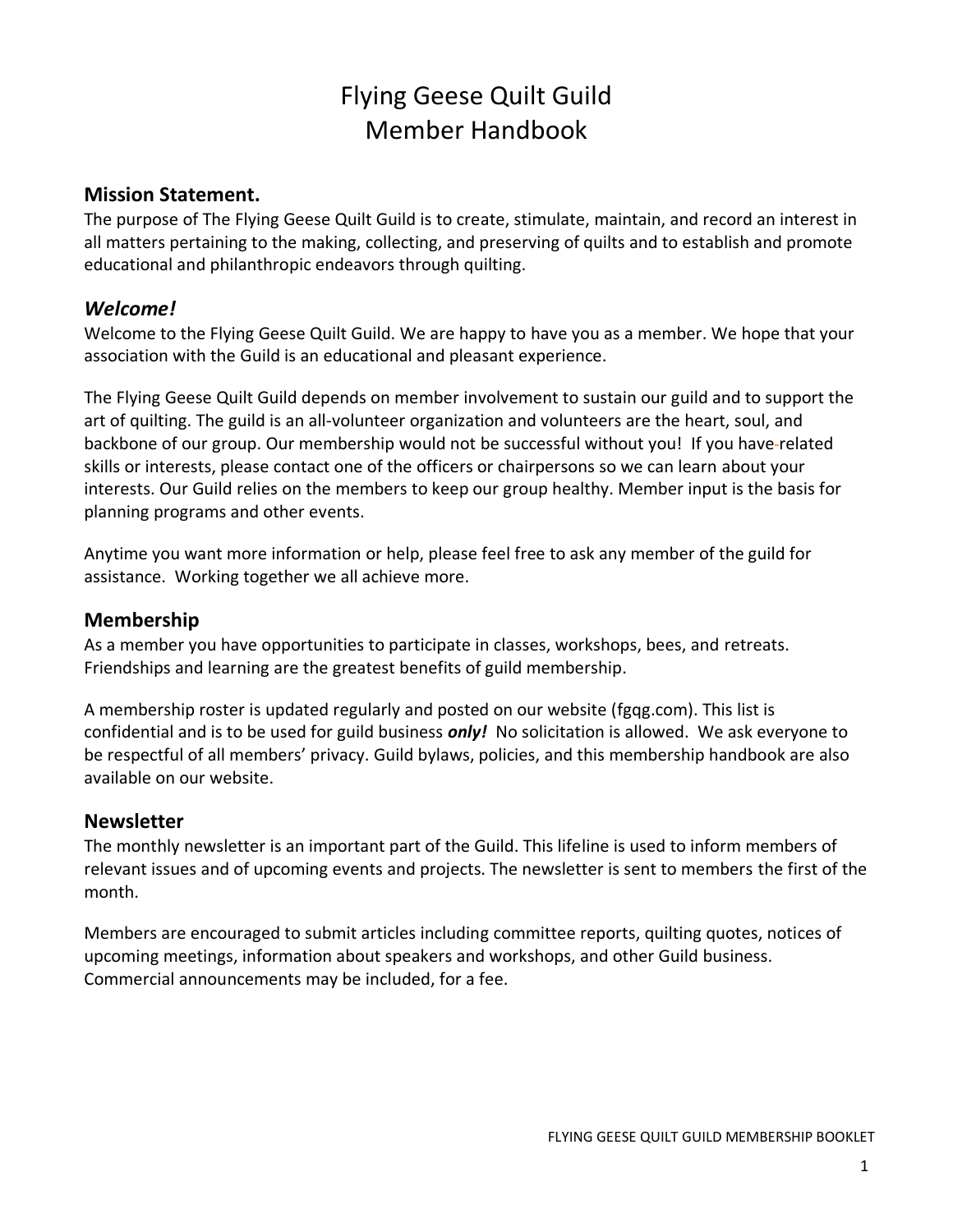## **Web Site**

Our web site contains current information about Guild activities, by-laws, and policies. The guild member handbook, member directory, a great photo gallery, membership forms, and lots of additional information are also available. Check out our website, [www.fgqg.com](http://www.fgqg.com/) .

#### **Dues and Fees**

Membership dues are collected annually. Members who *renew* by the September general meeting will receive a \$5.00 discount on their dues. A \$5.00 fee is collected from each guest attending a general meeting.

If you do not have an email address and would like to receive a newsletter by mail, the cost is an additional \$15.00 annually

#### **Name Tags**

Please wear your name tags during the general meetings. This will help all members get to know one another.We collect the nametags after each meeting and have them ready for you at the next meeting.

#### **General Meetings.**

The FGQG meets monthly throughout the year to share quilting news and information, and to engage in fellowship. Organizational business is also discussed. Planned programs are part of the meeting agenda.

Guild meetings are held on the third Monday of the month beginning at 7 pm. The doors are generally open by 6:30 pm to allow for set up, speaker preparation, quilter's camaraderie, and other business activity. It is recommended that you arrive during this early time span so the meeting can start promptly at 7. The evening generally concludes by approximately 9 pm.

General membership meetings are held at the Fallston Volunteer Fire Hall, 2201 Carrs Mill Road, Fallston, MD 21047.

The meeting includes a welcome to new members and guests, announcements, discussion of upcoming projects, and a planned program. The programs offer instruction, hands on experiences, trunk or slide shows of quilts, and more. We host local, national, and sometimes international quilt speakers to present programs for our members. Show and tell is included, (as time permits) with members sharing quilts and projects they have finished.

#### **Social Events**

We have two annual Guild social events. These gatherings are primarily a time for socializing and, of course, show and tell.

Our *annual holiday party* is held in December. Food suggestions are assigned according to the first letter in your last name. There are two traditions in which members may choose to participate. In our Ornament Exchange members trade handmade or quilt-related ornaments. In the Holiday Block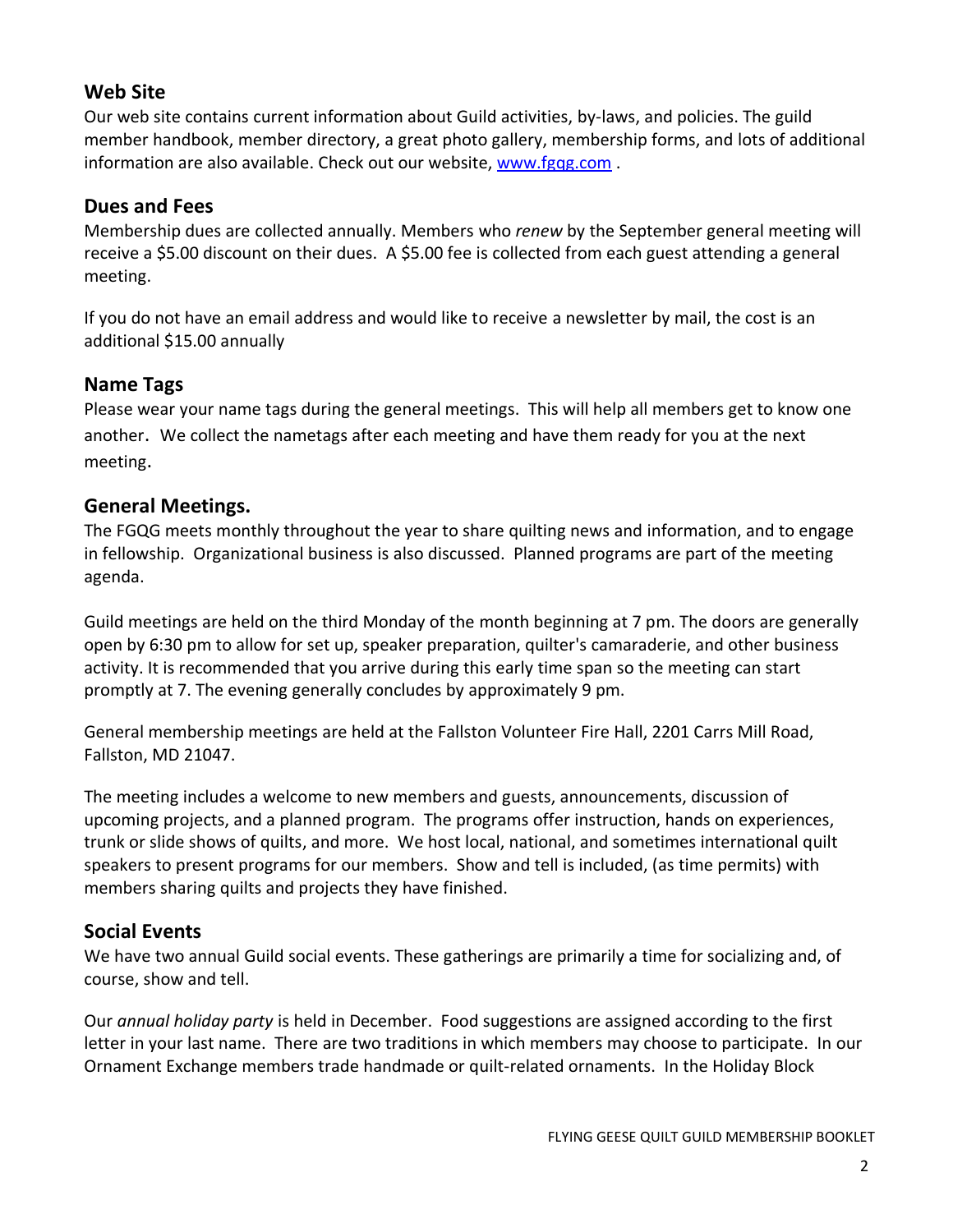Exchange, members make 12½-inch square blocks with a holiday theme. You take home one block for each one you submit. The evening also includes a potluck supper and show and tell. In June we have our *annual meeting*. We call this our *"unpicnic."* At this meeting new officers are installed, and the upcoming year's budget is approved. This is also followed by a potluck supper, good food, camaraderie, socializing and, of course, show and tell.

### **Board Meetings**

The board of directors holds regular monthly meeting to conduct the business of the Guild. Meetings are held on the fourth Monday of the month. The officers and chairpersons present reports of their committees' activities and discuss Guild business. All members are invited to attend these meetings.

All board meetings will now be held via ZOOM communication unless otherwise announced. Contact the newsletter chairperson to gain access to the meeting.

# **Inclement Weather Policy**

In the event of inclement weather, all Guild meetings and bees follow Harford County Public Schools' decisions regarding cancellations. January and February Guild meetings are scheduled on school holidays so any cancellations will be handled on a case-by-case basis.

When workshops presented by out-of-town speakers are scheduled, any cancellations will be handled on an individual basis.

# **Meeting Etiquette**

It is requested that young children do not attend the meetings. Children over 12 may come with their parent if they are interested in quilting. Please turn off all cell phones and refrain from chatting during meetings and presentations. Eliminating these distractions ensures that everyone has an enjoyable experience. Working on your own handwork (binding, piecing, knitting. etc.) is welcome during meetings.

# **Month of Love**

Month of Love projects are an endeavor to support our community. Each year projects are undertaken by guild members who wish to work on quilted or handmade items that are donated to various charitable organizations.

Some of our past projects have included quilts for cancer patients, and stuffed pillows for breast cancer patients. We have donated baby quilts, bibs and burp clothes to Birthright of Harford County, children's quilts through the Dept. Of Social Services for those in foster care. Additionally, quilts have been donated to VA hospitals for our service members. More recently members have been actively involved in making pretty pockets for breast cancer patients and pillowcases for Ryan's Cases for Smiles.

February is typically designated as our *Month of Love.* The members attending the general meeting work together on items the charity committee has prepared for the evening. These projects generally continue throughout the year by members who volunteer to contribute.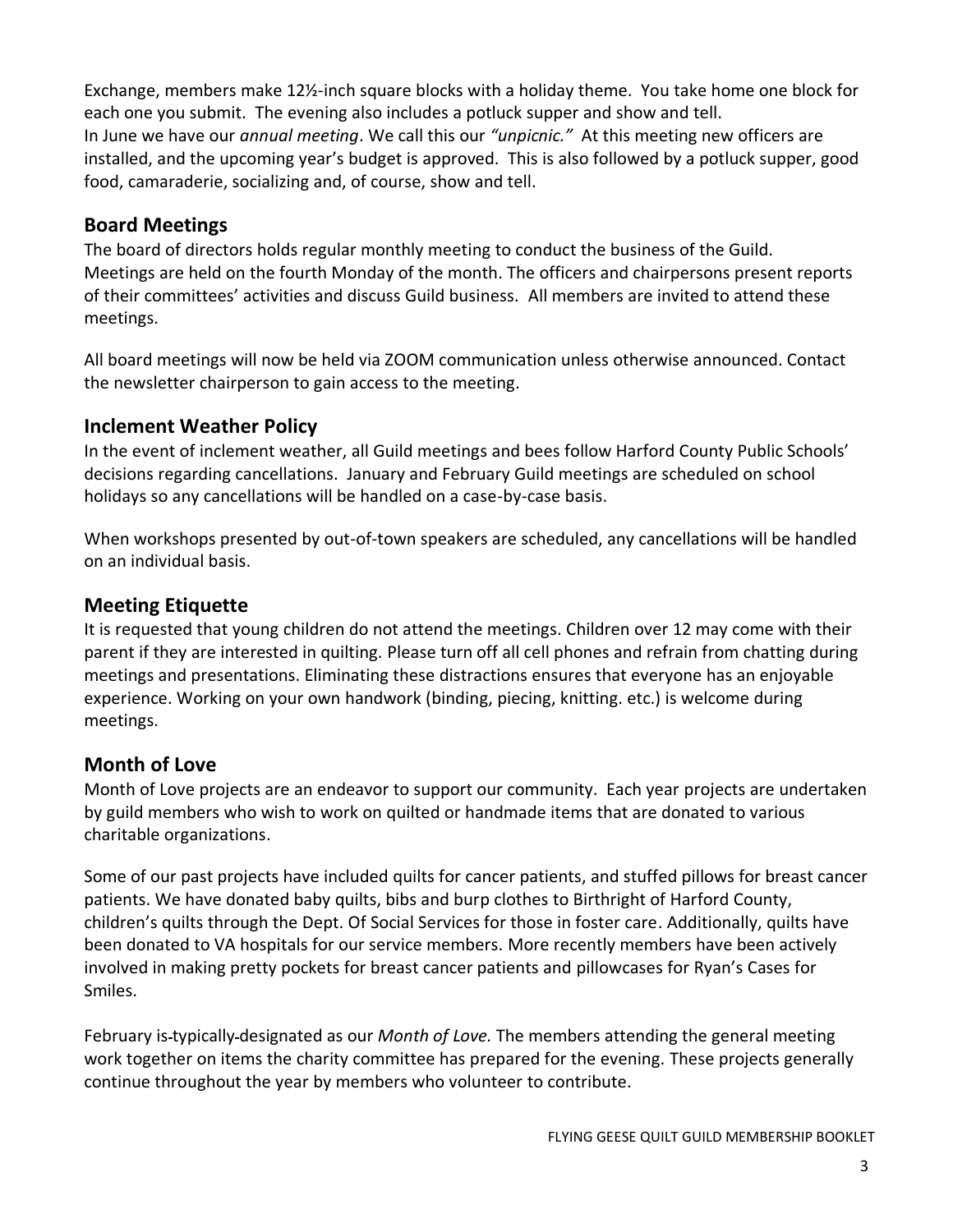# **Quilt Show**

In the past the Flying Geese Quilt Guild has held a quilt show every other year. Quilts on display are made by guild members of all skill levels. All members are invited and encouraged to display their quilted items. The show is open to the public with an admission fee. It is held in Harford County in the October of even years.

Since the Quilt show is a huge undertaking, there are many tasks to be accomplished to ensure a successful event. Members are asked to serve on committees that assist with the show. Members who attend the show but are not working are charged the same admission fee as the general public. Members are encouraged to donate quilted items for a silent auction held as part of the quilt show.

# **Biennial Raffle Quilt**

In conjunction with the Quilt Show, members of the Guild create a quilt which is raffled off during the quilt show. A portion of the proceeds is given to a local charity (the balance is used for guild programs). It takes approximately one year to prepare for this raffle.

A committee is formed to coordinate all aspects of the quilt raffle including design, fabric purchase, and assembly of the quilt. Fabric kits may be distributed at a general meeting to those members who wish to participate. Finished portions are returned to the committee for construction of the top.

A marketing chairperson is responsible for coordinating with various community events for display and the sale of raffle tickets. All members are encouraged to sell tickets to support this project. The drawing is held the last day of the quilt show.

# **Bingo**

A quilt bingo is our major fund-raising project. It is held biennially in odd-numbered years. Members make and donate large quilts (lap size or larger). Members who are long armers are solicited to quilt one quilt as a donation and then be paid for any other quilts they are asked to work on. Your support of this event helps us keep dues low and the quality of programs high.

# **Workshops and classes**

Workshops and classes are continuing education programs for guild members. A fee is charged to pay the teacher and to cover the cost of meeting space. Classes and workshops are held at various locations. Details are listed in the newsletter and on the website. Payment is required at the time of registration to ensure your spot in the class.

#### **Retreats**

The Guild usually sponsors a spring and a fall retreat each year. Retreats are usually long weekends Thursday through Sunday.

All members are invited to attend, but space is usually limited. Participants escape from their daily responsibilities and work on their own projects. They are always a lot of fun and members remark about how much gets accomplished.